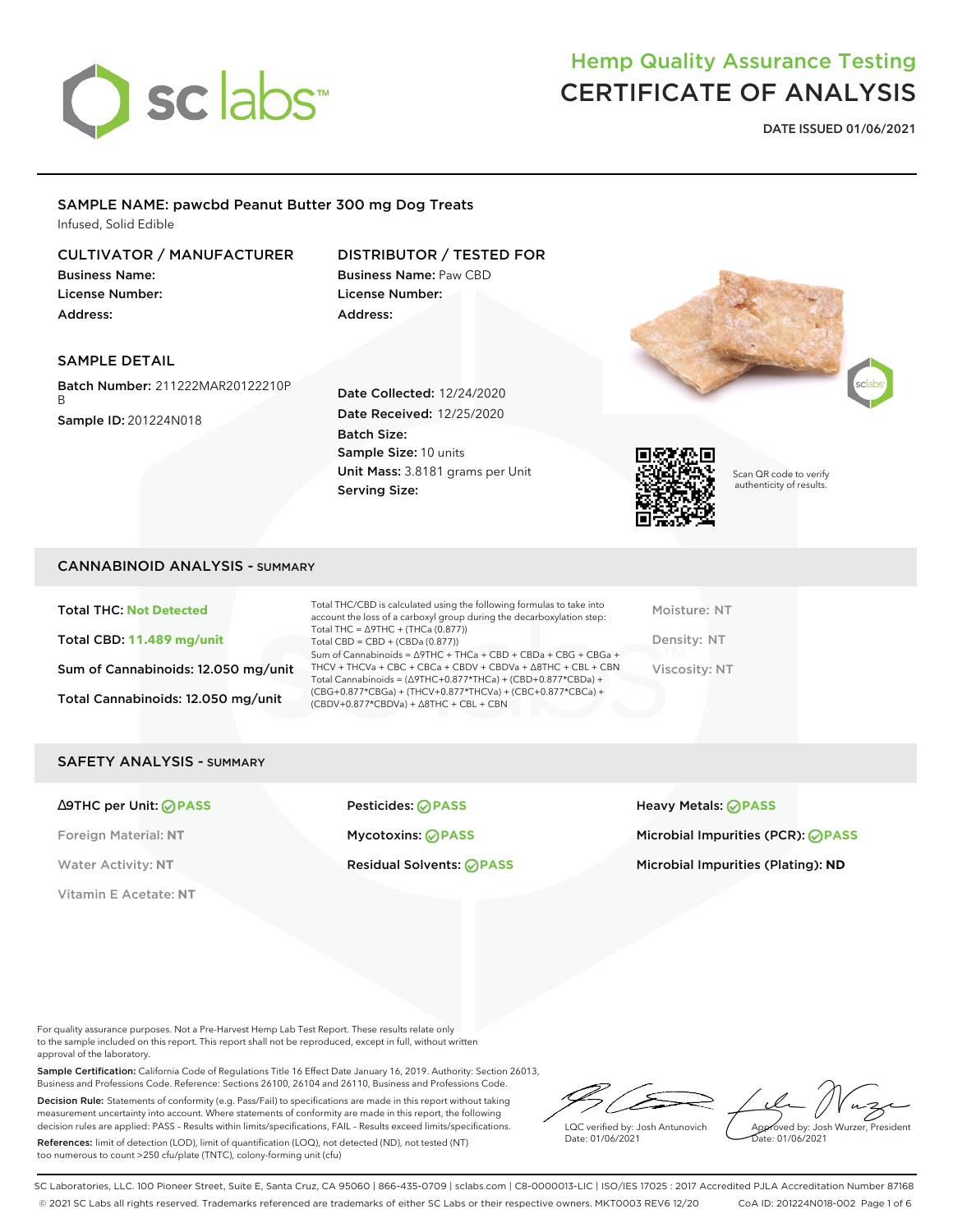

### Hemp Quality Assurance Testing CERTIFICATE OF ANALYSIS

**PAWCBD PEANUT BUTTER 300 MG DOG TREATS | DATE ISSUED 01/06/2021**



Tested by high-performance liquid chromatography with diode-array detection (HPLC-DAD).

**Method:** QSP 1157 - Analysis of Cannabinoids by HPLC-DAD

TOTAL THC: **Not Detected**

Total THC (∆9THC+0.877\*THCa)

#### TOTAL CBD: **11.489 mg/unit**

Total CBD (CBD+0.877\*CBDa)

### TOTAL CANNABINOIDS: 12.050 mg/unit

Total Cannabinoids (Total THC) + (Total CBD) + (Total CBG) + (Total THCV) + (Total CBC) + (Total CBDV) + ∆8THC + CBL + CBN

### TOTAL CBG: 0.336 mg/unit

Total CBG (CBG+0.877\*CBGa)

### TOTAL THCV: ND

Total THCV (THCV+0.877\*THCVa)

### TOTAL CBC: ND Total CBC (CBC+0.877\*CBCa)

### TOTAL CBDV: <LOQ

Total CBDV (CBDV+0.877\*CBDVa)

### **CANNABINOID TEST RESULTS -** 12/27/2020

| <b>COMPOUND</b>            | LOD/LOQ<br>(mg/g) | <b>MEASUREMENT</b><br>UNCERTAINTY (mg/g) | <b>RESULT</b><br>(mg/g) | <b>RESULT</b><br>(%) |
|----------------------------|-------------------|------------------------------------------|-------------------------|----------------------|
| <b>CBD</b>                 | 0.004 / 0.011     | ±0.1441                                  | 3.009                   | 0.3009               |
| <b>CBG</b>                 | 0.002 / 0.006     | ±0.0055                                  | 0.088                   | 0.0088               |
| <b>CBN</b>                 | 0.001/0.007       | ±0.0022                                  | 0.059                   | 0.0059               |
| <b>CBDV</b>                | 0.002/0.012       | N/A                                      | $<$ LOQ                 | $<$ LOQ              |
| Δ9THC                      | 0.002/0.014       | N/A                                      | <b>ND</b>               | <b>ND</b>            |
| $\triangle$ 8THC           | 0.01 / 0.02       | N/A                                      | <b>ND</b>               | <b>ND</b>            |
| <b>THCa</b>                | 0.001 / 0.005     | N/A                                      | <b>ND</b>               | <b>ND</b>            |
| <b>THCV</b>                | 0.002 / 0.012     | N/A                                      | <b>ND</b>               | <b>ND</b>            |
| <b>THCVa</b>               | 0.002 / 0.019     | N/A                                      | <b>ND</b>               | <b>ND</b>            |
| <b>CBDa</b>                | 0.001/0.026       | N/A                                      | <b>ND</b>               | <b>ND</b>            |
| <b>CBDVa</b>               | 0.001 / 0.018     | N/A                                      | <b>ND</b>               | <b>ND</b>            |
| <b>CBGa</b>                | 0.002 / 0.007     | N/A                                      | <b>ND</b>               | <b>ND</b>            |
| <b>CBL</b>                 | 0.003/0.010       | N/A                                      | <b>ND</b>               | <b>ND</b>            |
| <b>CBC</b>                 | 0.003/0.010       | N/A                                      | <b>ND</b>               | <b>ND</b>            |
| <b>CBCa</b>                | 0.001/0.015       | N/A                                      | <b>ND</b>               | <b>ND</b>            |
| <b>SUM OF CANNABINOIDS</b> |                   |                                          | $3.156$ mg/g            | 0.3156%              |

### Unit Mass: 3.8181 grams per Unit

| ∆9THC per Unit                     | 110 per-package limit | <b>ND</b>      | <b>PASS</b> |
|------------------------------------|-----------------------|----------------|-------------|
| <b>Total THC per Unit</b>          |                       | <b>ND</b>      |             |
| <b>CBD</b> per Unit                |                       | 11.489 mg/unit |             |
| <b>Total CBD per Unit</b>          |                       | 11.489 mg/unit |             |
| Sum of Cannabinoids per Unit       |                       | 12.050 mg/unit |             |
| <b>Total Cannabinoids per Unit</b> |                       | 12.050 mg/unit |             |

#### **MOISTURE TEST RESULT DENSITY TEST RESULT**

#### **VISCOSITY TEST RESULT**

**Not Tested**

**Not Tested**





SC Laboratories, LLC. 100 Pioneer Street, Suite E, Santa Cruz, CA 95060 | 866-435-0709 | sclabs.com | C8-0000013-LIC | ISO/IES 17025 : 2017 Accredited PJLA Accreditation Number 87168 © 2021 SC Labs all rights reserved. Trademarks referenced are trademarks of either SC Labs or their respective owners. MKT0003 REV6 12/20 CoA ID: 201224N018-002 Page 2 of 6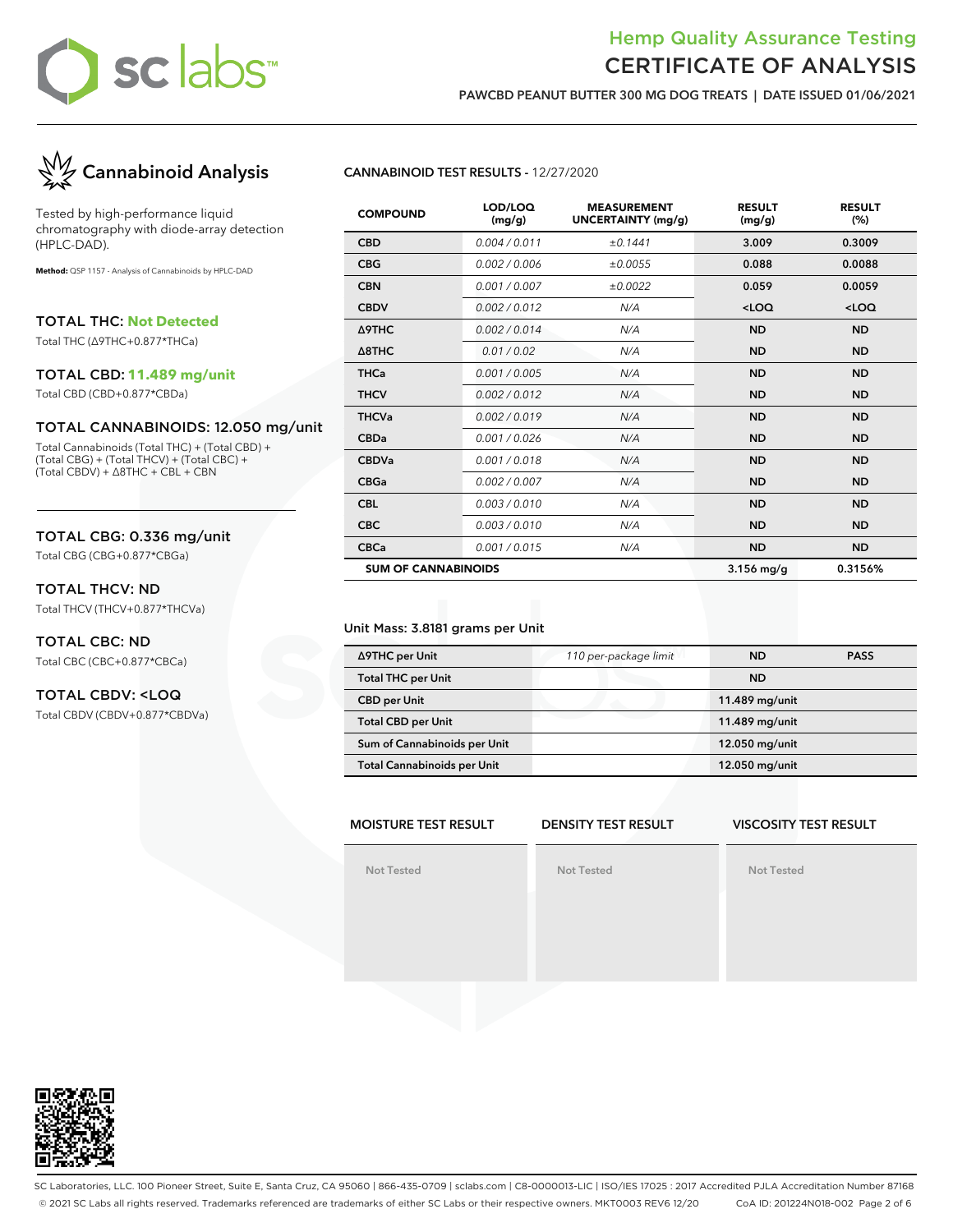### Hemp Quality Assurance Testing CERTIFICATE OF ANALYSIS

**PAWCBD PEANUT BUTTER 300 MG DOG TREATS | DATE ISSUED 01/06/2021**

## **Pesticide Analysis**

### **CATEGORY 1 AND 2 PESTICIDES**

Pesticide and plant growth regulator analysis utilizing high-performance liquid chromatography-mass spectrometry (HPLC-MS) or gas chromatography-mass spectrometry (GC-MS). \*GC-MS utilized where indicated.

**Method:** QSP 1212 - Analysis of Pesticides and Mycotoxins by LC-MS or QSP 1213 - Analysis of Pesticides by GC-MS

### **CATEGORY 1 PESTICIDE TEST RESULTS -** 12/27/2020 **PASS**

| <b>COMPOUND</b>          | LOD/LOQ<br>$(\mu g/g)$ | <b>ACTION LIMIT</b><br>$(\mu g/g)$ | <b>MEASUREMENT</b><br>UNCERTAINTY (µg/g) | <b>RESULT</b><br>$(\mu g/g)$ | <b>RESULT</b> |
|--------------------------|------------------------|------------------------------------|------------------------------------------|------------------------------|---------------|
| Aldicarb                 | 0.03/0.09              | $>$ LOD                            | N/A                                      | <b>ND</b>                    | <b>PASS</b>   |
| Carbofuran               | 0.01 / 0.04            | $\ge$ LOD                          | N/A                                      | <b>ND</b>                    | <b>PASS</b>   |
| Chlordane*               | 0.03/0.08              | $>$ LOD                            | N/A                                      | <b>ND</b>                    | <b>PASS</b>   |
| Chlorfenapyr*            | 0.03/0.10              | $>$ LOD                            | N/A                                      | <b>ND</b>                    | <b>PASS</b>   |
| Chlorpyrifos             | 0.02 / 0.06            | $\ge$ LOD                          | N/A                                      | <b>ND</b>                    | <b>PASS</b>   |
| Coumaphos                | 0.02 / 0.06            | $\ge$ LOD                          | N/A                                      | <b>ND</b>                    | <b>PASS</b>   |
| <b>Daminozide</b>        | 0.03/0.10              | $\ge$ LOD                          | N/A                                      | <b>ND</b>                    | <b>PASS</b>   |
| <b>DDVP</b> (Dichlorvos) | 0.02 / 0.07            | $\ge$ LOD                          | N/A                                      | <b>ND</b>                    | <b>PASS</b>   |
| <b>Dimethoate</b>        | 0.02 / 0.07            | $\ge$ LOD                          | N/A                                      | <b>ND</b>                    | <b>PASS</b>   |
| Ethoprop(hos)            | 0.03/0.08              | $\ge$ LOD                          | N/A                                      | <b>ND</b>                    | <b>PASS</b>   |
| Etofenprox               | 0.02 / 0.05            | $\ge$ LOD                          | N/A                                      | <b>ND</b>                    | <b>PASS</b>   |
| Fenoxycarb               | 0.02 / 0.06            | $\ge$ LOD                          | N/A                                      | <b>ND</b>                    | <b>PASS</b>   |
| Fipronil                 | 0.02 / 0.06            | $\ge$ LOD                          | N/A                                      | <b>ND</b>                    | <b>PASS</b>   |
| Imazalil                 | 0.02 / 0.06            | $\ge$ LOD                          | N/A                                      | <b>ND</b>                    | <b>PASS</b>   |
| Methiocarb               | 0.02 / 0.06            | $\ge$ LOD                          | N/A                                      | <b>ND</b>                    | <b>PASS</b>   |
| Methyl parathion         | 0.03/0.10              | $\ge$ LOD                          | N/A                                      | <b>ND</b>                    | <b>PASS</b>   |
| <b>Mevinphos</b>         | 0.03/0.09              | $\ge$ LOD                          | N/A                                      | <b>ND</b>                    | <b>PASS</b>   |
| Paclobutrazol            | 0.02 / 0.05            | $\ge$ LOD                          | N/A                                      | <b>ND</b>                    | <b>PASS</b>   |
| Propoxur                 | 0.02 / 0.06            | $\ge$ LOD                          | N/A                                      | <b>ND</b>                    | <b>PASS</b>   |
| Spiroxamine              | 0.02 / 0.05            | $\ge$ LOD                          | N/A                                      | <b>ND</b>                    | <b>PASS</b>   |
| Thiacloprid              | 0.03 / 0.07            | $\ge$ LOD                          | N/A                                      | <b>ND</b>                    | <b>PASS</b>   |
|                          |                        |                                    |                                          |                              |               |

### **CATEGORY 2 PESTICIDE TEST RESULTS -** 12/27/2020 **PASS**

| Abamectin           | 0.03 / 0.10 | 0.3 | N/A | <b>ND</b> | <b>PASS</b> |
|---------------------|-------------|-----|-----|-----------|-------------|
| Acephate            | 0.01/0.04   | 5   | N/A | <b>ND</b> | <b>PASS</b> |
| Acequinocyl         | 0.02 / 0.05 | 4   | N/A | <b>ND</b> | <b>PASS</b> |
| Acetamiprid         | 0.02 / 0.05 | 5   | N/A | <b>ND</b> | <b>PASS</b> |
| Azoxystrobin        | 0.01 / 0.04 | 40  | N/A | <b>ND</b> | <b>PASS</b> |
| <b>Bifenazate</b>   | 0.01 / 0.02 | 5   | N/A | <b>ND</b> | <b>PASS</b> |
| <b>Bifenthrin</b>   | 0.01 / 0.02 | 0.5 | N/A | <b>ND</b> | <b>PASS</b> |
| <b>Boscalid</b>     | 0.02 / 0.06 | 10  | N/A | <b>ND</b> | <b>PASS</b> |
| Captan              | 0.2/0.5     | 5   | N/A | <b>ND</b> | <b>PASS</b> |
| Carbaryl            | 0.01/0.02   | 0.5 | N/A | <b>ND</b> | <b>PASS</b> |
| Chlorantraniliprole | 0.01/0.03   | 40  | N/A | <b>ND</b> | <b>PASS</b> |

Continued on next page



SC Laboratories, LLC. 100 Pioneer Street, Suite E, Santa Cruz, CA 95060 | 866-435-0709 | sclabs.com | C8-0000013-LIC | ISO/IES 17025 : 2017 Accredited PJLA Accreditation Number 87168 © 2021 SC Labs all rights reserved. Trademarks referenced are trademarks of either SC Labs or their respective owners. MKT0003 REV6 12/20 CoA ID: 201224N018-002 Page 3 of 6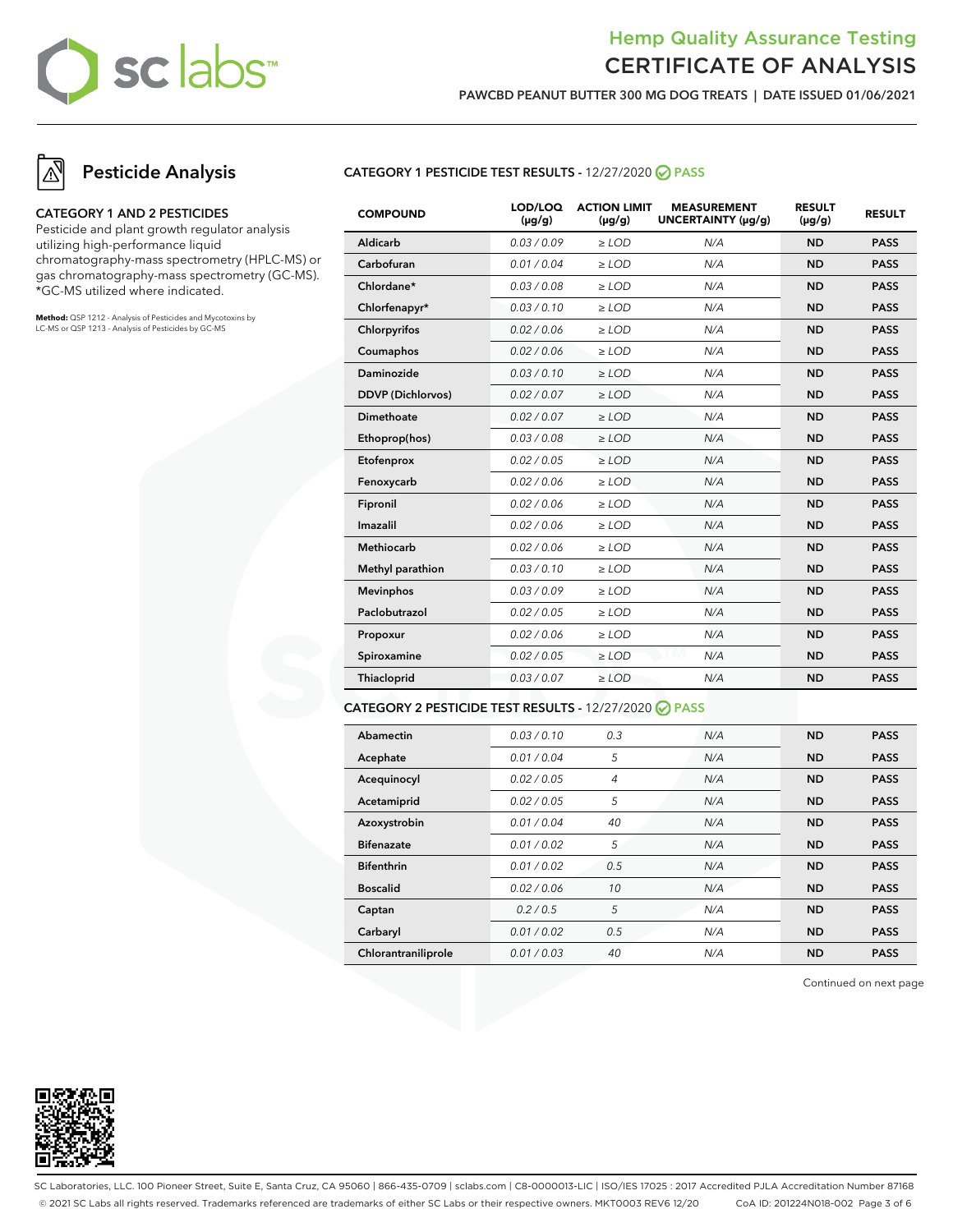### Hemp Quality Assurance Testing CERTIFICATE OF ANALYSIS

**PAWCBD PEANUT BUTTER 300 MG DOG TREATS | DATE ISSUED 01/06/2021**



## **Pesticide Analysis** Continued

### **CATEGORY 1 AND 2 PESTICIDES**

Pesticide and plant growth regulator analysis utilizing high-performance liquid chromatography-mass spectrometry (HPLC-MS) or gas chromatography-mass spectrometry (GC-MS). \*GC-MS utilized where indicated.

**Method:** QSP 1212 - Analysis of Pesticides and Mycotoxins by LC-MS or QSP 1213 - Analysis of Pesticides by GC-MS

### **CATEGORY 2 PESTICIDE TEST RESULTS -** 12/27/2020 continued **PASS**

| <b>COMPOUND</b>          | LOD/LOQ<br>$(\mu g/g)$ | <b>ACTION LIMIT</b><br>$(\mu g/g)$ | <b>MEASUREMENT</b><br>UNCERTAINTY (µg/g) | <b>RESULT</b><br>$(\mu g/g)$ | <b>RESULT</b> |
|--------------------------|------------------------|------------------------------------|------------------------------------------|------------------------------|---------------|
| Clofentezine             | 0.02 / 0.06            | 0.5                                | N/A                                      | <b>ND</b>                    | <b>PASS</b>   |
| Cyfluthrin               | 0.1 / 0.4              | $\mathcal{I}$                      | N/A                                      | <b>ND</b>                    | <b>PASS</b>   |
| Cypermethrin             | 0.1 / 0.3              | $\mathcal{I}$                      | N/A                                      | <b>ND</b>                    | <b>PASS</b>   |
| Diazinon                 | 0.01 / 0.04            | 0.2                                | N/A                                      | <b>ND</b>                    | <b>PASS</b>   |
| Dimethomorph             | 0.01 / 0.03            | 20                                 | N/A                                      | <b>ND</b>                    | <b>PASS</b>   |
| Etoxazole                | 0.010 / 0.028          | 1.5                                | N/A                                      | <b>ND</b>                    | <b>PASS</b>   |
| Fenhexamid               | 0.02 / 0.1             | 10                                 | N/A                                      | <b>ND</b>                    | <b>PASS</b>   |
| Fenpyroximate            | 0.03 / 0.08            | $\overline{c}$                     | N/A                                      | <b>ND</b>                    | <b>PASS</b>   |
| Flonicamid               | 0.01 / 0.04            | $\overline{2}$                     | N/A                                      | <b>ND</b>                    | <b>PASS</b>   |
| Fludioxonil              | 0.03 / 0.08            | 30                                 | N/A                                      | <b>ND</b>                    | <b>PASS</b>   |
| Hexythiazox              | 0.01 / 0.04            | $\overline{c}$                     | N/A                                      | <b>ND</b>                    | <b>PASS</b>   |
| Imidacloprid             | 0.01 / 0.04            | 3                                  | N/A                                      | ND                           | <b>PASS</b>   |
| Kresoxim-methyl          | 0.02 / 0.07            | $\mathcal{I}$                      | N/A                                      | <b>ND</b>                    | <b>PASS</b>   |
| Malathion                | 0.02 / 0.05            | 5                                  | N/A                                      | <b>ND</b>                    | <b>PASS</b>   |
| Metalaxyl                | 0.02 / 0.06            | 15                                 | N/A                                      | <b>ND</b>                    | <b>PASS</b>   |
| Methomyl                 | 0.03 / 0.1             | 0.1                                | N/A                                      | <b>ND</b>                    | <b>PASS</b>   |
| Myclobutanil             | 0.03 / 0.1             | 9                                  | N/A                                      | <b>ND</b>                    | <b>PASS</b>   |
| <b>Naled</b>             | 0.03 / 0.1             | 0.5                                | N/A                                      | <b>ND</b>                    | <b>PASS</b>   |
| Oxamyl                   | 0.02 / 0.06            | 0.2                                | N/A                                      | <b>ND</b>                    | <b>PASS</b>   |
| Pentachloronitrobenzene* | 0.03 / 0.09            | 0.2                                | N/A                                      | <b>ND</b>                    | <b>PASS</b>   |
| Permethrin               | 0.03 / 0.09            | 20                                 | N/A                                      | ND                           | <b>PASS</b>   |
| Phosmet                  | 0.03 / 0.10            | 0.2                                | N/A                                      | <b>ND</b>                    | <b>PASS</b>   |
| Piperonylbutoxide        | 0.003 / 0.009          | 8                                  | N/A                                      | $<$ LOQ                      | <b>PASS</b>   |
| Prallethrin              | 0.03 / 0.08            | 0.4                                | N/A                                      | <b>ND</b>                    | <b>PASS</b>   |
| Propiconazole            | 0.01 / 0.03            | 20                                 | N/A                                      | <b>ND</b>                    | <b>PASS</b>   |
| Pyrethrins               | 0.03 / 0.08            | $\mathcal{I}$                      | N/A                                      | <b>ND</b>                    | <b>PASS</b>   |
| Pyridaben                | 0.006 / 0.019          | 3                                  | N/A                                      | ND                           | <b>PASS</b>   |
| Spinetoram               | 0.02 / 0.07            | 3                                  | N/A                                      | <b>ND</b>                    | <b>PASS</b>   |
| Spinosad                 | 0.02 / 0.06            | 3                                  | N/A                                      | <b>ND</b>                    | <b>PASS</b>   |
| Spiromesifen             | 0.02 / 0.05            | 12                                 | N/A                                      | <b>ND</b>                    | <b>PASS</b>   |
| Spirotetramat            | 0.01 / 0.02            | 13                                 | N/A                                      | ND                           | <b>PASS</b>   |
| Tebuconazole             | 0.02 / 0.07            | $\overline{c}$                     | N/A                                      | <b>ND</b>                    | <b>PASS</b>   |
| Thiamethoxam             | 0.03 / 0.08            | 4.5                                | N/A                                      | ND                           | <b>PASS</b>   |
| Trifloxystrobin          | 0.01 / 0.03            | 30                                 | N/A                                      | <b>ND</b>                    | <b>PASS</b>   |



SC Laboratories, LLC. 100 Pioneer Street, Suite E, Santa Cruz, CA 95060 | 866-435-0709 | sclabs.com | C8-0000013-LIC | ISO/IES 17025 : 2017 Accredited PJLA Accreditation Number 87168 © 2021 SC Labs all rights reserved. Trademarks referenced are trademarks of either SC Labs or their respective owners. MKT0003 REV6 12/20 CoA ID: 201224N018-002 Page 4 of 6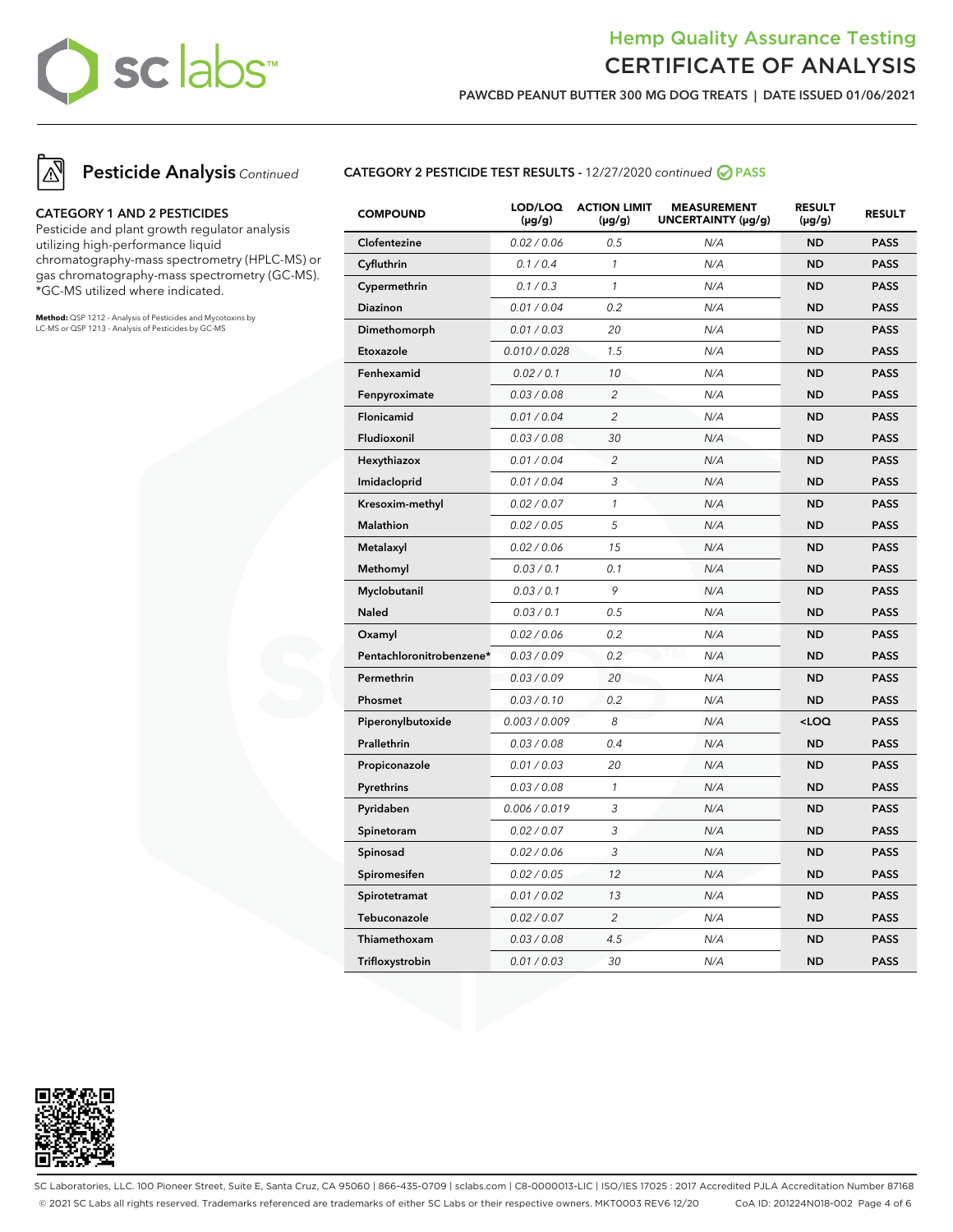## Hemp Quality Assurance Testing CERTIFICATE OF ANALYSIS

**PAWCBD PEANUT BUTTER 300 MG DOG TREATS | DATE ISSUED 01/06/2021**



Mycotoxin analysis utilizing high-performance liquid chromatography-mass spectrometry (HPLC-MS).

**Method:** QSP 1212 - Analysis of Pesticides and Mycotoxins by LC-MS

## **Residual Solvents Analysis**

**CATEGORY 1 AND 2 RESIDUAL SOLVENTS** Residual Solvent analysis utilizing gas chromatography-mass spectrometry (GC-MS).

**Method:** QSP 1204 - Analysis of Residual Solvents by GC-MS

### **MYCOTOXIN TEST RESULTS -** 12/27/2020 **PASS**

| <b>COMPOUND</b>        | LOD/LOQ<br>$(\mu g/kg)$ | <b>ACTION LIMIT</b><br>$(\mu g/kg)$ | <b>MEASUREMENT</b><br><b>UNCERTAINTY (µg/kg)</b> | <b>RESULT</b><br>$(\mu g/kg)$ | <b>RESULT</b> |
|------------------------|-------------------------|-------------------------------------|--------------------------------------------------|-------------------------------|---------------|
| <b>Aflatoxin B1</b>    | 2.0/6.0                 | 20                                  | N/A                                              | <b>ND</b>                     | <b>PASS</b>   |
| Aflatoxin B2           | 1.8/5.6                 | 20                                  | N/A                                              | <b>ND</b>                     | <b>PASS</b>   |
| Aflatoxin G1           | 1.0/3.1                 | 20                                  | N/A                                              | <b>ND</b>                     | <b>PASS</b>   |
| <b>Aflatoxin G2</b>    | 1.2/3.5                 | 20                                  | N/A                                              | <b>ND</b>                     | <b>PASS</b>   |
| <b>Total Aflatoxin</b> |                         | 20                                  |                                                  | <b>ND</b>                     | <b>PASS</b>   |
| Ochratoxin A           | 6.3/19.2                | 20                                  | N/A                                              | <b>ND</b>                     | <b>PASS</b>   |

### **CATEGORY 1 RESIDUAL SOLVENTS TEST RESULTS -** 12/27/2020 **PASS**

| <b>COMPOUND</b>       | LOD/LOQ<br>$(\mu g/g)$ | <b>ACTION LIMIT</b><br>$(\mu g/g)$ | <b>MEASUREMENT</b><br>UNCERTAINTY (µg/g) | <b>RESULT</b><br>$(\mu g/g)$ | <b>RESULT</b> |
|-----------------------|------------------------|------------------------------------|------------------------------------------|------------------------------|---------------|
| 1.2-Dichloroethane    | 0.05/0.1               |                                    | N/A                                      | <b>ND</b>                    | <b>PASS</b>   |
| <b>Benzene</b>        | 0.03/0.09              |                                    | N/A                                      | <b>ND</b>                    | <b>PASS</b>   |
| Chloroform            | 01/02                  |                                    | N/A                                      | <b>ND</b>                    | <b>PASS</b>   |
| <b>Ethylene Oxide</b> | 0.1/0.4                |                                    | N/A                                      | <b>ND</b>                    | <b>PASS</b>   |
| Methylene chloride    | 0.3/0.9                |                                    | N/A                                      | ND                           | <b>PASS</b>   |
| Trichloroethylene     | 0.1/0.3                |                                    | N/A                                      | <b>ND</b>                    | <b>PASS</b>   |

### **CATEGORY 2 RESIDUAL SOLVENTS TEST RESULTS -** 12/27/2020 **PASS**

| Acetone                  | 20/50  | 5000 | N/A | <b>ND</b> | <b>PASS</b> |
|--------------------------|--------|------|-----|-----------|-------------|
| Acetonitrile             | 2/7    | 410  | N/A | <b>ND</b> | <b>PASS</b> |
| <b>Butane</b>            | 10/50  | 5000 | N/A | <b>ND</b> | <b>PASS</b> |
| Ethanol                  | 20/50  | 5000 | N/A | <b>ND</b> | <b>PASS</b> |
| Ethyl acetate            | 20/60  | 5000 | N/A | <b>ND</b> | <b>PASS</b> |
| Ethyl ether              | 20/50  | 5000 | N/A | <b>ND</b> | <b>PASS</b> |
| Heptane                  | 20/60  | 5000 | N/A | <b>ND</b> | <b>PASS</b> |
| Hexane                   | 2/5    | 290  | N/A | <b>ND</b> | <b>PASS</b> |
| <b>Isopropyl Alcohol</b> | 10/40  | 5000 | N/A | <b>ND</b> | <b>PASS</b> |
| Methanol                 | 50/200 | 3000 | N/A | <b>ND</b> | <b>PASS</b> |
| Pentane                  | 20/50  | 5000 | N/A | <b>ND</b> | <b>PASS</b> |
| Propane                  | 10/20  | 5000 | N/A | <b>ND</b> | <b>PASS</b> |
| <b>Toluene</b>           | 7/21   | 890  | N/A | <b>ND</b> | <b>PASS</b> |
| <b>Total Xylenes</b>     | 50/160 | 2170 | N/A | <b>ND</b> | <b>PASS</b> |



SC Laboratories, LLC. 100 Pioneer Street, Suite E, Santa Cruz, CA 95060 | 866-435-0709 | sclabs.com | C8-0000013-LIC | ISO/IES 17025 : 2017 Accredited PJLA Accreditation Number 87168 © 2021 SC Labs all rights reserved. Trademarks referenced are trademarks of either SC Labs or their respective owners. MKT0003 REV6 12/20 CoA ID: 201224N018-002 Page 5 of 6